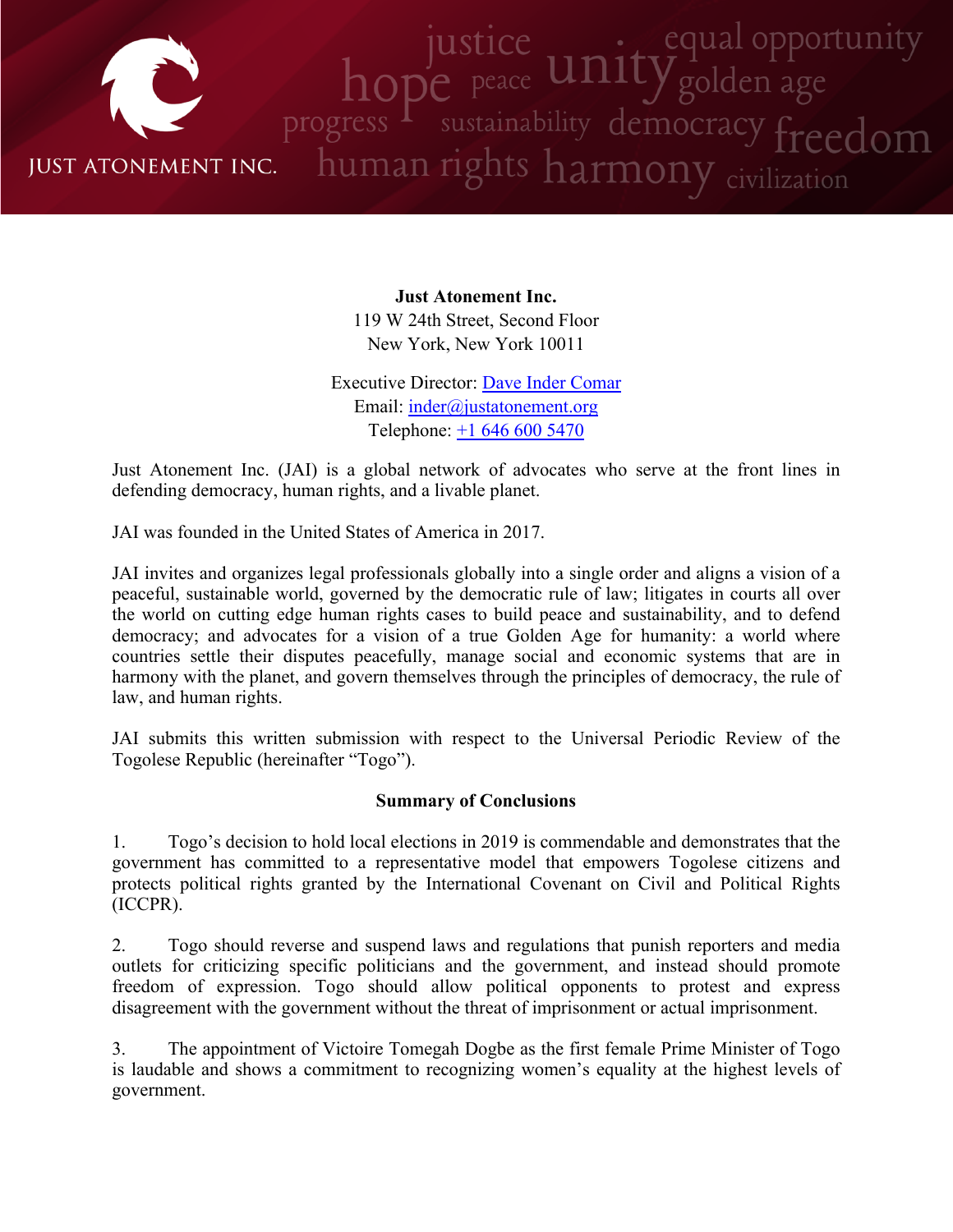

4. Togo should develop and suppor<sup>t</sup> programs aimed at providing women and girls equal access to educational and economic opportunities. Further, Togo should ensure that existing laws prohibiting gender-based violence are adequately and routinely enforced, particularly laws related to underage marriage and laws protecting political candidates from harassment.

5. Togo should ensure that women have access to healthcare and can take greater control over their reproductive decisions in order to improve maternal and infant health outcomes.

6. Climate change poses <sup>a</sup> grave threat to Togo due to increased temperatures, changes in rainfall patterns, and coastal degradation. Although Togo has contributed only minimally to the accumulation of greenhouse gases in the atmosphere, every State has an affirmative responsibility to protect the human right to life and provide adequate living conditions. Therefore, Togo must act urgently to promote sustainable and resilient development in rural and urban areas and prepare for the imminent breakdown and potential collapse of the climate system.

# **Political Freedom**

7. In recent years Togo has made progress toward true representative government, including allowing multiple political parties, permitting largely free and fair elections, and holding local elections in 2019 for the first time in more than 30 years. 1 These efforts demonstrate that the Togolese governmen<sup>t</sup> is working to comply with Article 21 of the Universal Declaration of Human Rights and the ICCPR, which provide for the right of every citizen to participate in the governance of his or her country.

8. In 2019, the Constitution of Togo was amended to place <sup>a</sup> two-term limit on the office of the President. This limit does not apply retroactively, and President Faure Gnassingbe was elected to <sup>a</sup> fourth term in February 2020. His opponent, Agbéyomé Kodjo, protested the legitimacy of the election and was jailed for several days. Many of Kodjo'<sup>s</sup> supporters were also arrested. Imprisoning political opponents purely because of their opposition or political beliefs, without reasonable security grounds, is <sup>a</sup> violation of freedom of expression and the right to participate in governance, which are guaranteed under the Universal Declaration of Human Rights, the ICCPR, and the African Charter on Human and Peoples' Rights (ACHPR).

9. Togo has not made significant progress toward freedom of expression or freedom of the press, both of which are fundamental to the existence of democracy and are mandated by Article 19 of the Universal Declaration of Human Rights and of the ICCPR. Instead, in January 2020 the governmen<sup>t</sup> released <sup>a</sup> Press and Communication Code that imposes large fines on journalists who write negatively about the President or other members of the Togolese government.

<sup>&</sup>lt;sup>1</sup> [http://state.gov/wp-content/uploads/2019/01/ICS\\_AF\\_Togo\\_UNCLASS\\_508.pdf](http://state.gov/wp-content/uploads/2019/01/ICS_AF_Togo_UNCLASS_508.pdf)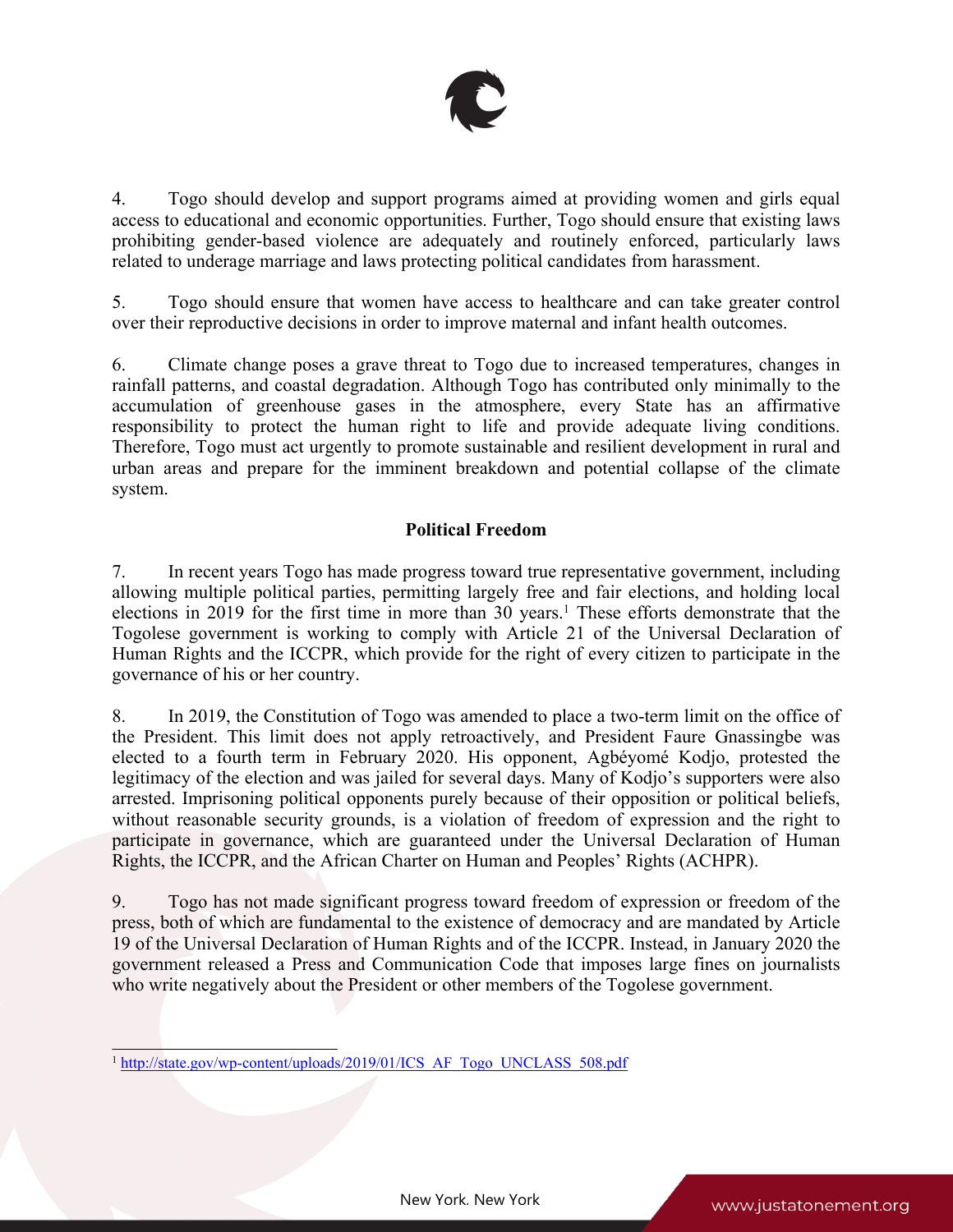

10. Similarly, governmen<sup>t</sup> agencies suspended newspapers for printing articles critical of members of the government, as well as <sup>a</sup> newspaper that criticized the initial suspensions. The governmen<sup>t</sup> also detained individual reporters and activists who spoke out against the suppression of the press and the government'<sup>s</sup> treatment of Kodjo.

11. Additionally, the Togolese governmen<sup>t</sup> shut down citizen access to the internet on polling day in February 2020. Article 9 of the ACHPR grants every individual "the right to receive information," and restricting access to the internet violates this right.

12. Finally, starting in 2020, the governmen<sup>t</sup> severely limited citizens' rights to freedom of movement, assembly, and protest in response to the COVID-19 pandemic.

# *Recommendations*

13. Togo should rescind the Press and Communication Code that punishes journalists and media outlets for criticizing members of the governmen<sup>t</sup> in order to permit true freedom of the press, as required under Article 19 of the Universal Declaration of Human Rights and the ICCPR. Government agencies should immediately reinstate any news outlets that have been suspended only for political reasons and should stop suspending outlets that publish negative articles about governmen<sup>t</sup> officials. The detention of journalists critical of the governmen<sup>t</sup> and of members of the opposition party for their views should likewise cease.

14. Togo should ensure citizen access to the internet, especially on election days. Further, restricting access to the internet contravenes Article 19 of the ICCPR, which states that every person has <sup>a</sup> right to freedom of expression, including the right to "seek, receive and impart information and ideas of all kinds, regardless of frontiers, either orally, in writing or in print, in the form of art, or through any other media of his choice."

15. Although COVID-19 continues to pose <sup>a</sup> public health risk, the governmen<sup>t</sup> of Togo should develop crowd control mechanisms and guidelines for gatherings that allow citizens to exercise their right to free assembly and to protest as required by Article 21 of the ICCPR while minimizing the risk of COVID-19 transmission.

#### *Women'<sup>s</sup> Rights*

16. In Togo, women and girls face pervasive gender-based violence and discrimination, with high rates of domestic abuse, sexual harassment and violence, and underage marriage. Togo is ranked 110 out of 153 countries according to the Global Gender Gap Index of 2020. 2 Discrimination on the basis of sex is prohibited under Article 2 of the Universal Declaration of Human Rights, Article 26 of the ICCPR, and under the ACHPR.

17. Togo has made progress in symbolically and practically improving the treatment of Togolese women. Victoire Tomegah Dogbe was appointed Prime Minister in September 2020, becoming the first woman to hold the position in Togo. This appointment makes Togo one of

<sup>2</sup> <http://1325naps.peacewomen.org/index.php/togo/>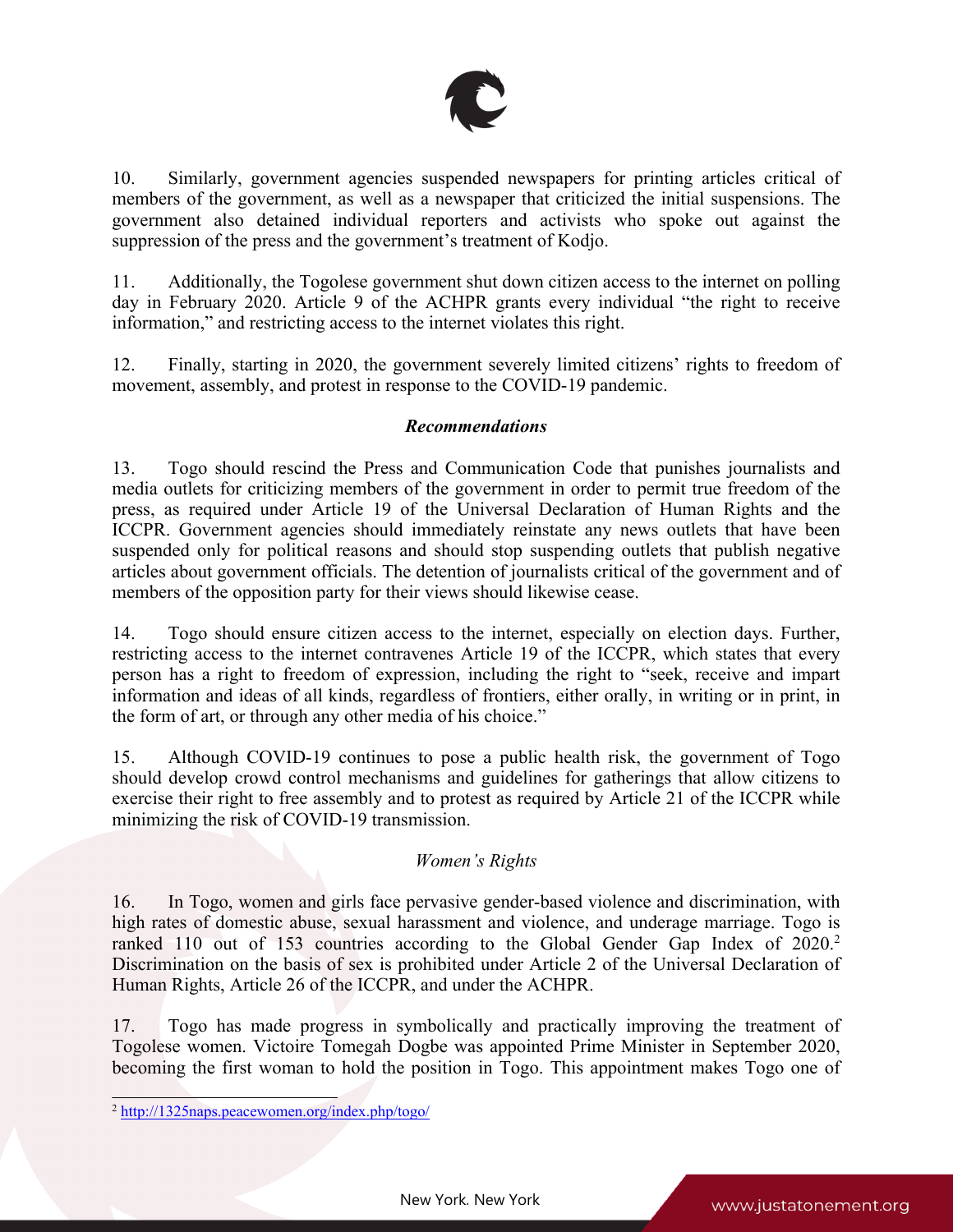

only 29 countries where <sup>a</sup> woman currently holds an executive office. <sup>3</sup> However, more needs to be done. Although Togo amended an election law in 2013 to create quotas for female candidates on ballots, women hold only 17% of parliamentary positions and face gender-based violence when they run for election.<sup>4,5</sup>

18. Lockdown measures pu<sup>t</sup> into effect to combat the COVID-19 pandemic resulted in an increase in domestic violence, as women and girls were required to spend time at home with their abusers. 6 Traditionally, domestic violence was seen as acceptable and as <sup>a</sup> personal matter, unfit for state or judicial intervention. About <sup>a</sup> quarter of women have experienced domestic abuse. 7

19. The child marriage rate is at almost 22%.<sup>8</sup> This includes marriages that are the equivalent of domestic and sexual slavery. Permitting child marriages violates Clause 2 of Article 16 of the Universal Declaration of Human Rights, which states that marriage should only be entered into when both parties give their "free and full consent," which is not legally possible for <sup>a</sup> child.

20. Togo has also made significant progress in reducing the rates of female genital mutilation (FGM). A 1996 study found that 12% of Togolese women had endured FGM. More recent studies show that the prevalence has declined to only 4.7%.

21. Women in Togo face economic discrimination. The poverty rate is higher in households headed by women than those headed by men. In rural areas, women are more likely to work as smallholders, farming land that they do not own, and thus are more vulnerable to changing conditions. <sup>9</sup> Article <sup>2</sup> of the International Covenant on Economic, Social and Cultural Rights (ICESCR), to which Togo is <sup>a</sup> ratifying party, guarantees that the rights to dignified work and fair wages protected by Article 7 cannot be subject to discrimination based on sex.

22. Finally, women in Togo experience discrimination in their access to education. Only 41% of Togolese women are literate, compared to 77% of men. This discrepancy exists in spite of Togo'<sup>s</sup> initiative to provide free primary education to all children, as required by Article 13 of the ICESCR. Promisingly, approximately 94% of children in Togo were enrolled in primary school in 2017. Roughly equal numbers of boys and girls were enrolled in most parts of the country, however, in more rural regions girls' enrollment was as low as 83.5%.<sup>10</sup>

# *Recommendations*

23. Togo should ratify the Optional Protocol to the Convention on the Elimination of All Forms of Discrimination Against Women to provide an additional mechanism through which the

<sup>&</sup>lt;sup>3</sup> <https://fas.org/sgp/crs/misc/R45483.pdf>

<sup>4</sup> <https://www.idea.int/data-tools/data/gender-quotas/country-view/279/35>

<sup>5</sup> <https://undocs.org/A/73/301>

<sup>6</sup> <https://www.amnesty.org/en/countries/africa/togo/report-togo/>

<sup>7</sup> <https://evaw-global-database.unwomen.org/fr/countries/africa/togo>

<sup>8</sup> *Id.*

<sup>&</sup>lt;sup>9</sup> [https://executiveboard.wfp.org/document\\_download/WFP-0000103467](https://executiveboard.wfp.org/document_download/WFP-0000103467)

<sup>10</sup> *Id.*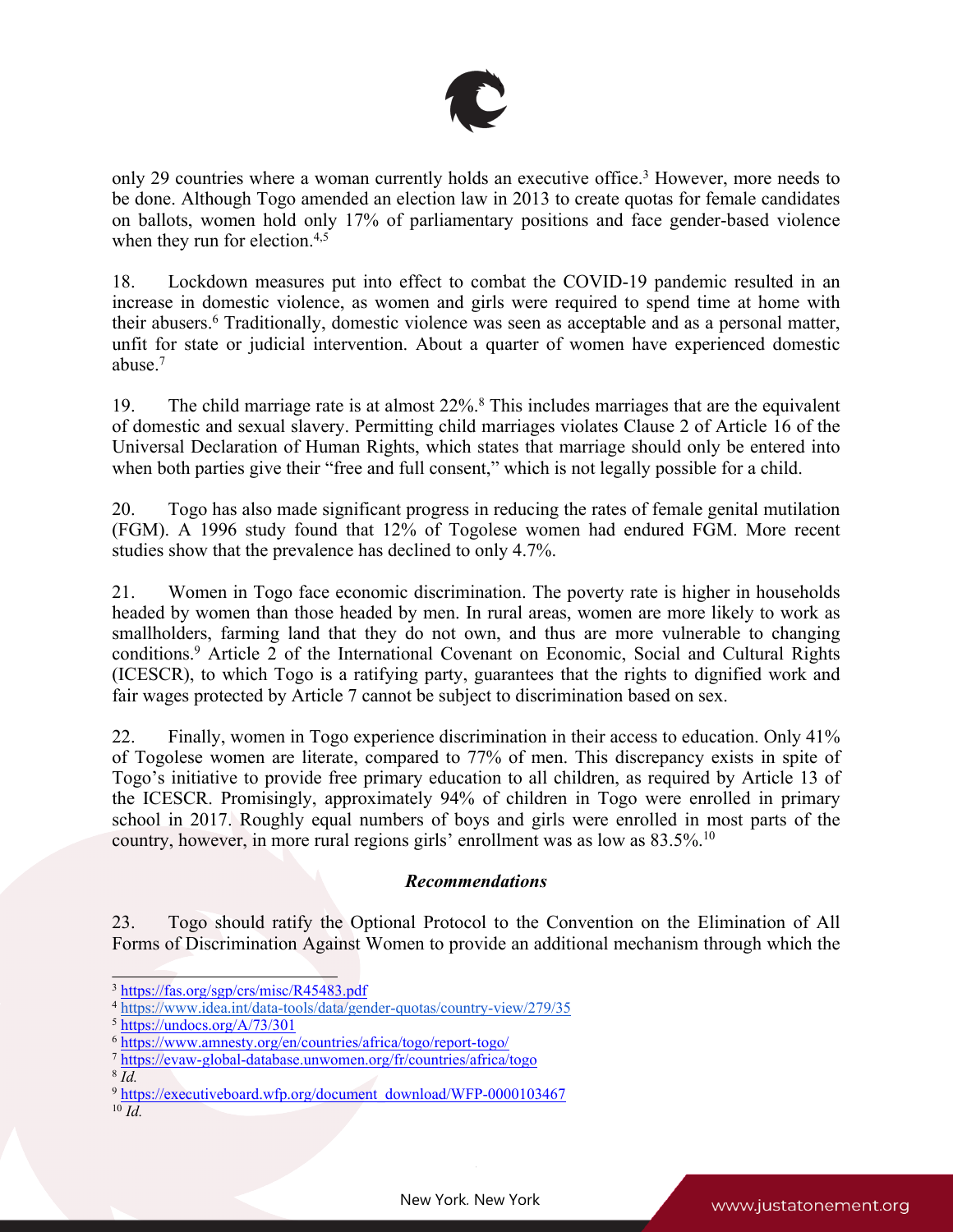

women and girls of Togo will be protected.

24. Togo should invest in educational programs and curricula that focus on changing the attitudes of younger generations toward gender, marriage, and sexual health with the aim of creating equality between men and women.

25. Togo should continue to enforce the law forbidding FGM, including in rural areas, to eradicate the practice.

26. Togo should ensure that police are enforcing laws focused on combatting gender-based violence and should develop <sup>a</sup> mechanism to address violence against female political candidates, to protect women running for local and national elections and to help combat the possibility that women'<sup>s</sup> campaigns are being negatively impacted by threats or violence.

#### *Climate Change*

27. **The breakdown and collapse of the Earth'<sup>s</sup> climate system is imminent and may have already commenced.** Although Togo is one of the smallest emitters of greenhouse gases in the world, climate change will have a devastating effect on the country.<sup>11</sup> Togo is at risk for increased flooding and drought as weather systems become more unstable. 12 This change is poised to throw rural Togolese further into poverty and push more people to move to urban centers as agriculture becomes untenable. Article 6 of the ICCPR states that every person has <sup>a</sup> right to life. Unless Togo takes action to mitigate the impacts of climate change on its citizens, the fundamental right to life is at risk.

28. Countries in West Africa are warming at <sup>a</sup> rate significantly higher than the global average and temperatures are projected to rise by as much as 2.3°C by 2050.<sup>13</sup> Additionally, Togo is likely to experience longer heat waves by 2050, with the duration increasing by as many as 26 days. 14

29. Togo is projected to experience increased rainfall on average and in discrete weather events, leading to <sup>a</sup> greater risk of damage and loss of life due to flooding.

30. However, because Togo will also experience higher temperatures and changes to evaporation rates, the country could experience a net decrease in water availability.<sup>15</sup> In fact, Togolese citizens are expected to experience increased water scarcity as early as 2025.

31. The poverty rate in rural parts of Togo is already extremely high, with 69% of households living in poverty in rural areas. Further, unsustainable farming practices and irregular rains contribute to food insecurity by reducing crop yields. As climate change further alters weather patterns citizens are likely to endure hunger and malnutrition.

- 14 *Id.*
- 15 *Id.*

<sup>&</sup>lt;sup>11</sup> <https://www.ucsusa.org/resources/each-countrys-share-co2-emissions>

<sup>&</sup>lt;sup>12</sup> [https://executiveboard.wfp.org/document\\_download/WFP-0000103467](https://executiveboard.wfp.org/document_download/WFP-0000103467)

<sup>&</sup>lt;sup>13</sup> [https://www.climatelinks.org/sites/default/files/asset/document/West\\_Africa\\_CRP\\_Final.pdf](https://www.climatelinks.org/sites/default/files/asset/document/West_Africa_CRP_Final.pdf)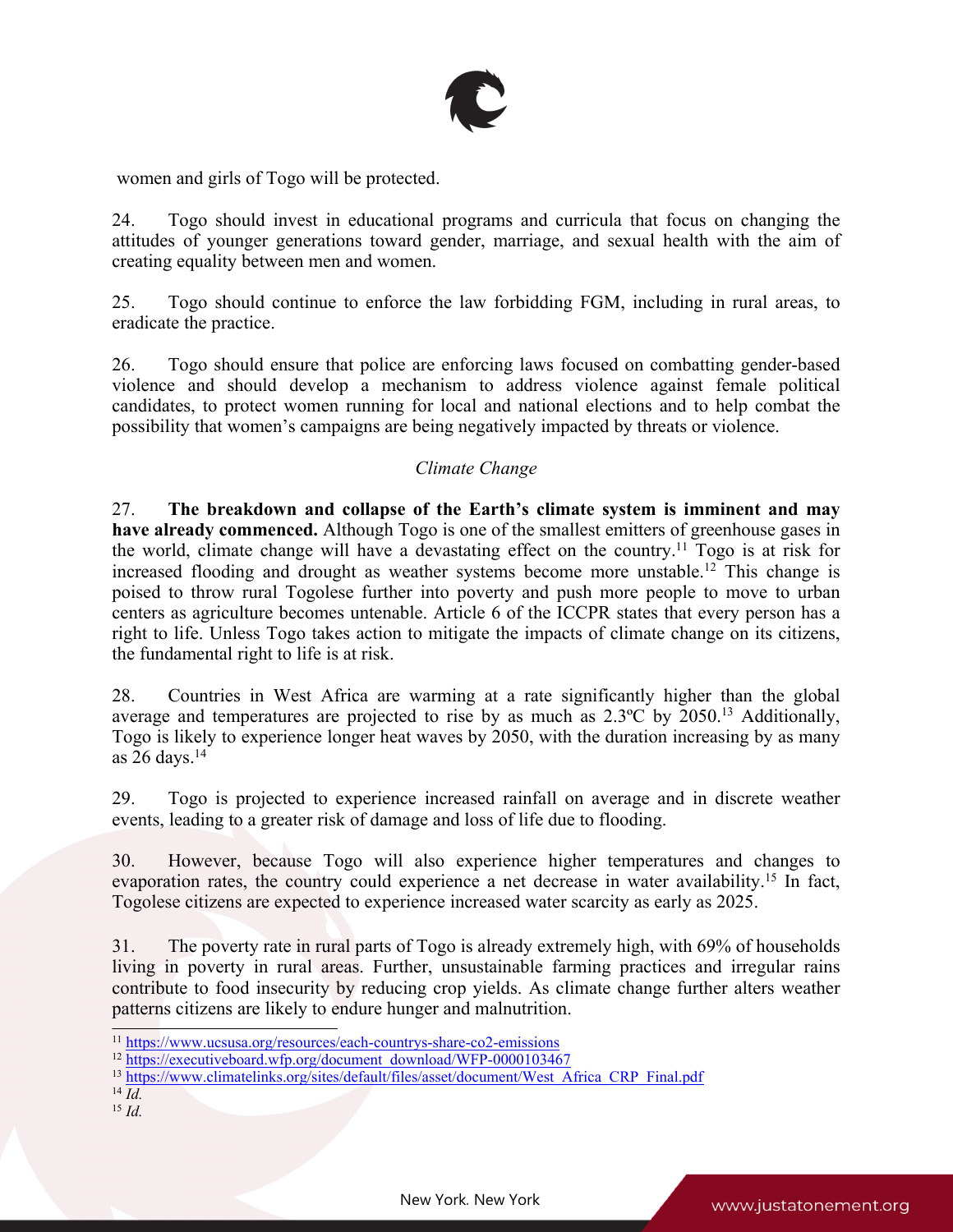

32. About half of crops in Togo are food crops. Cultivation of these crops is largely done on <sup>a</sup> small scale by women, many of whom do not own the land they farm. These women are especially vulnerable to changing rain patterns and other consequences of climate change because they are often discriminated against in access to credit and so to fertilizers, equipment, and other technologies that can mitigate the effects of <sup>a</sup> changing climate. Further, because many Togolese women farmers do not own the land they work, they have no incentive to invest in long-term improvements because they may never see benefits from those investments.

33. Cocoa trees produce one of Togo'<sup>s</sup> most valuable expor<sup>t</sup> crops, however, they only thrive in <sup>a</sup> limited temperature range. Increased temperatures in Togo will decrease the amount of land suitable for cocoa farming, reducing <sup>a</sup> major source of income.

34. As climate change alters farming conditions in Togo, migrant farmworkers are likely to face increased risks and job insecurity. Therefore, Togo'<sup>s</sup> decision to ratify the International Convention on the Protection of the Rights of All Migrant Workers and Members of Their Families in December of 2020 is <sup>a</sup> reassuring and commendable step.

35. Togo'<sup>s</sup> 51 km (32 mile) coastline is also at risk for sea level rise and degradation, and in fact it is estimated that Togo lost 2% of its GDP due to coastal erosion in <sup>a</sup> single year. These changes will only increase as climate impacts worsen. Currently sea levels in Togo are expected to rise by <sup>a</sup> minimum of 18 cm, with <sup>a</sup> maximum potential increase of 43 cm. <sup>16</sup> Not only do these changes pose <sup>a</sup> direct threat to the city of Lomé and other population centers and roads located on the coast, they also will indirectly impact shipping channels and the transport upon which Togo depends to import and expor<sup>t</sup> goods, including food. Further, coastal degradation can lead to salinization of the groundwater upon which coastal communities depend, rendering it unfit for human consumption.

36. Rising sea levels, warming oceans, and increased ocean acidification also negatively impact fisheries. Further, foreign companies fishing in the Gulf of Guinea reduce the availability of fish to the local population, putting even greater stress on the fragile food system. 17

# *Recommendations*

37. Togo should invest in programs to suppor<sup>t</sup> the agricultural system, particularly women farmers. Further, Togo'<sup>s</sup> development plans should focus on sustainability and resilience, including potentially through diversifying sources of revenue within the country to ensure the loss of any one industry is not catastrophic.

38. Togo should be prepared to accommodate and adapt to increased movement of people within its borders, as climate change alters the viability of farming and other ways of life.

<sup>&</sup>lt;sup>16</sup> [https://www.climatelinks.org/sites/default/files/asset/document/West\\_Africa\\_CRP\\_Final.pdf](https://www.climatelinks.org/sites/default/files/asset/document/West_Africa_CRP_Final.pdf)<br><sup>17</sup> [https://foreignpolicy.com/2021/02/18/west-africa-sahel-climate-change-global-warming-conflict-food-agriculture](https://foreignpolicy.com/2021/02/18/west-africa-sahel-climate-change-global-warming-conflict-food-agriculture-fish-livestock/)[fish-livestock/](https://foreignpolicy.com/2021/02/18/west-africa-sahel-climate-change-global-warming-conflict-food-agriculture-fish-livestock/)